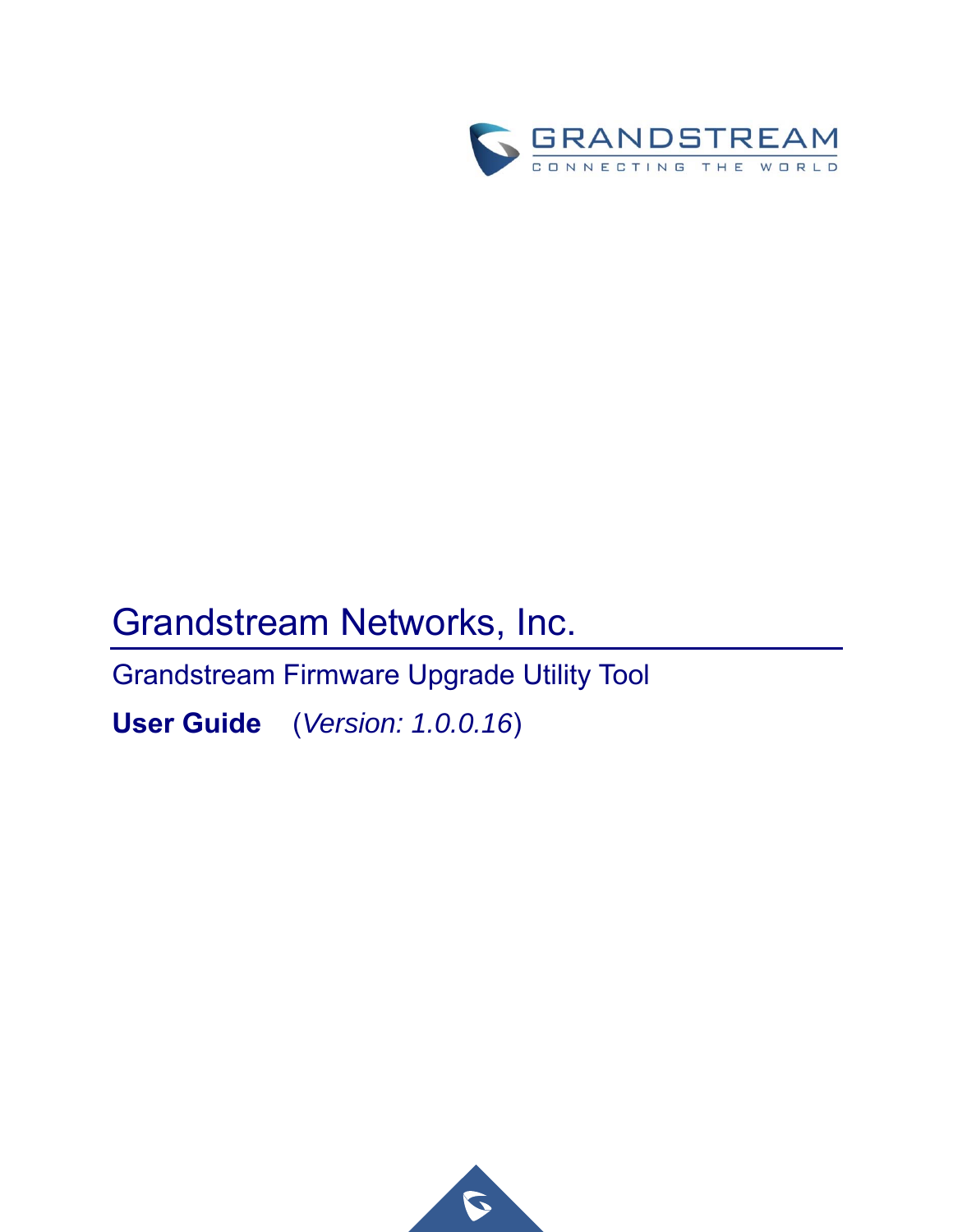

# **Table of Contents**

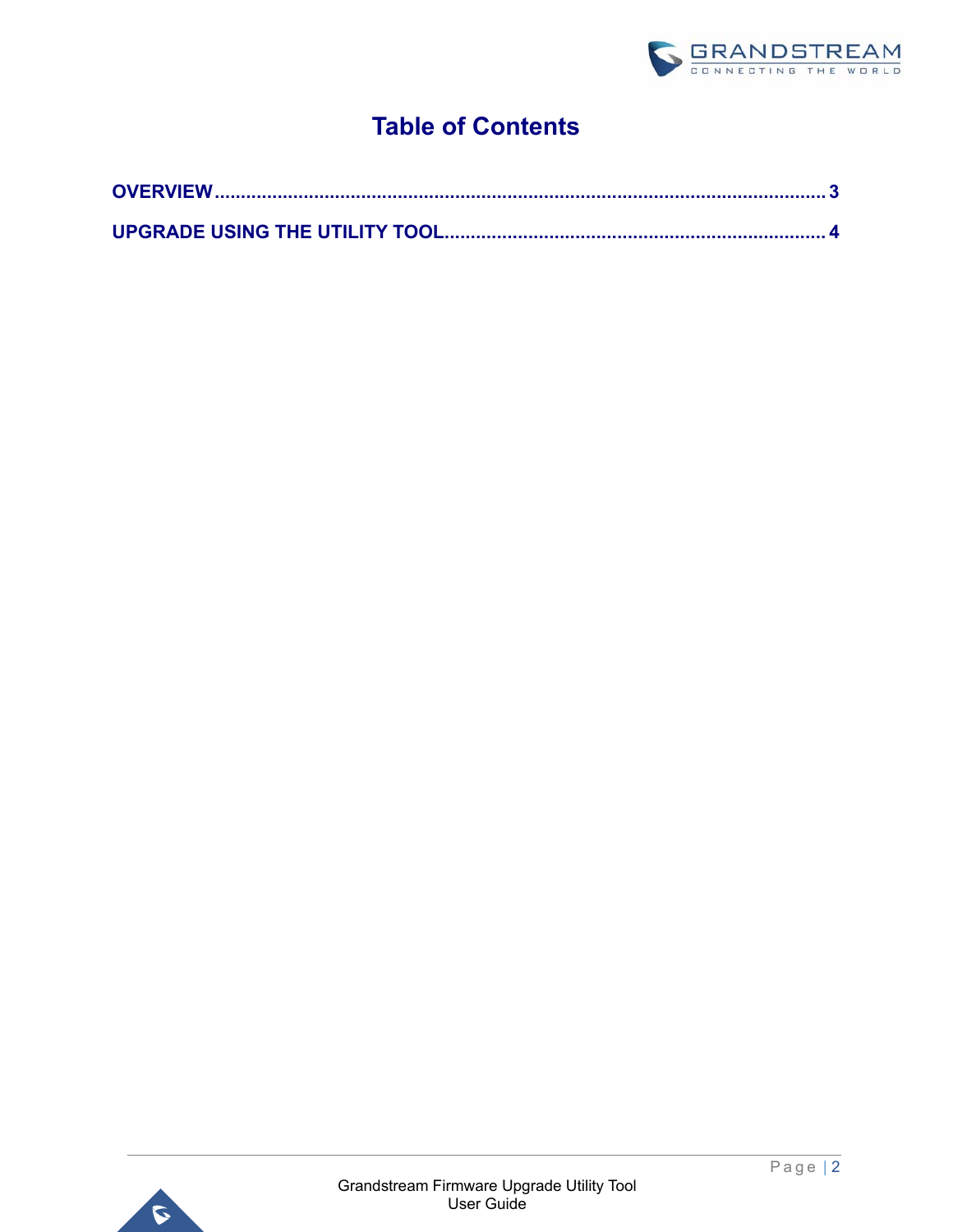

### **OVERVIEW**

Grandstream provides a Windows-based utility tool to help users to flash firmware for the security products such as GDS3710 and Grandstream IP Camera products in LAN environment. This will help to prevent bricking the device during firmware upgrade process due to Internet interruption or power outage. This utility will also help users to upgrade firmware at installation sites where Internet access is restricted.

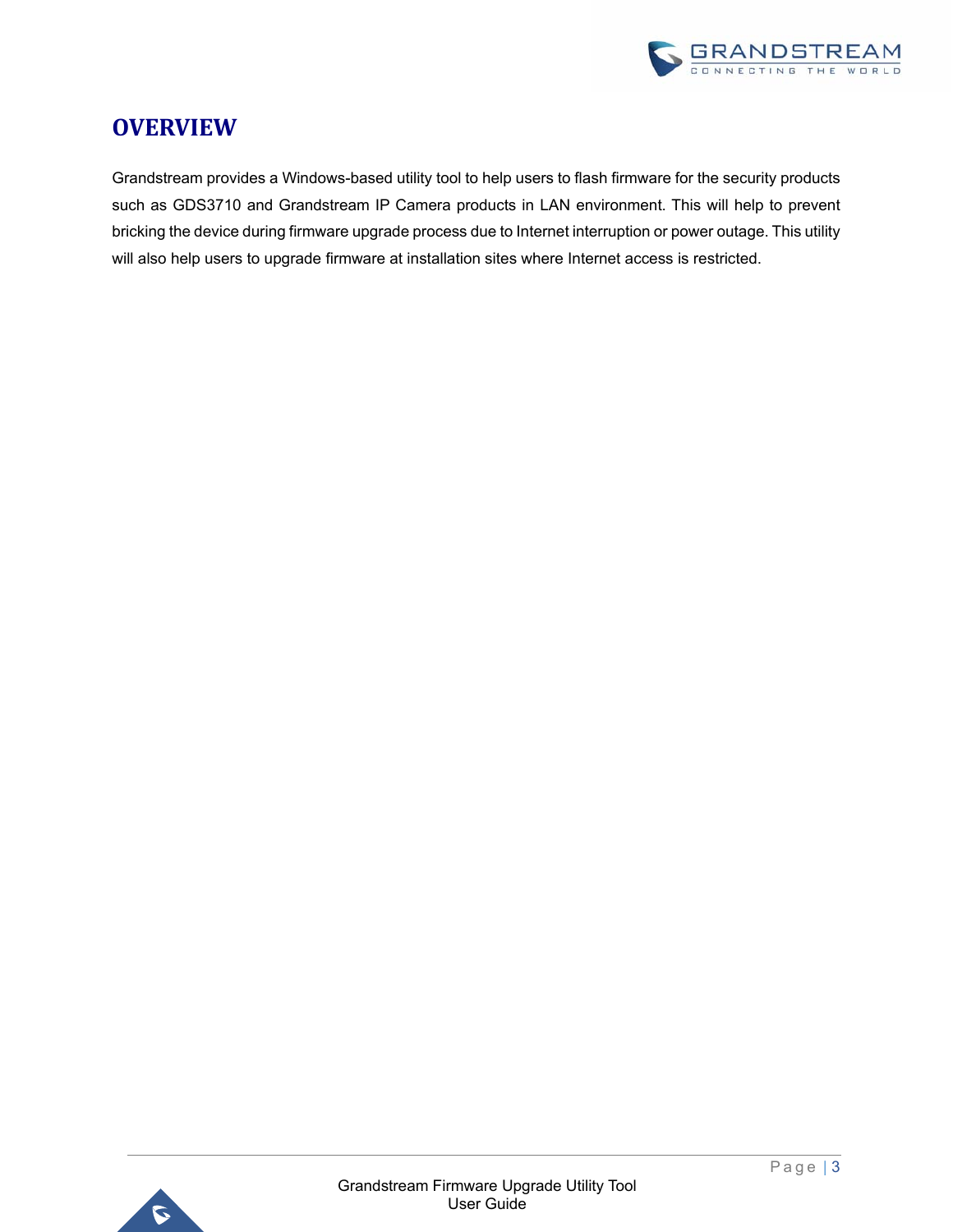

## **UPGRADE USING THE UTILITY TOOL**

#### **Step 1:**

Download the correct firmware files required to upgrade the device, e.g., download GDS3710 firmware package from **http://www.grandstream.com/support/firmware/ .**

| <b>Video Door Systems</b> |                         |                            |                              |  |  |  |  |  |  |
|---------------------------|-------------------------|----------------------------|------------------------------|--|--|--|--|--|--|
| Model                     | <b>General Firmware</b> | <b>HTTP Upgrade Server</b> | <b>General Beta Firmware</b> |  |  |  |  |  |  |
| GDS3710                   | 1.0.3.23 Release Notes  |                            |                              |  |  |  |  |  |  |
| Previous Firmware         |                         |                            |                              |  |  |  |  |  |  |

Go to the folder where the downloaded firmware file is saved, unzip the firmware and remember the path of the binary file stored.

#### **Step 2:**

Download the firmware upgrade utility software from Grandstream website tool page:

http://www.grandstream.com/support/tools

Here is the link to download the upgrade tool directly:

http://www.grandstream.com/sites/default/files/Resources/GSUpgradeTool.zip

Unzip the utility package. The utility does NOT require installation. Just click on the "GSUpgradeTool.exe" to run the program. The utility is designed to run at Windows operating system, e.g., Windows 7, 8 and 10 are supported.

#### **Step 3:**

Run the utility, the screen will be displayed like below:

- On the "Device Type", please select the device in the drop-down menu. The related device found in LAN will be displayed in the table. For example, select "GDS" from the dropdown menu, all GDS devices in the LAN will show in the table.
- Or, click on "Search" to find the GDS device in the same LAN as the computer.
- Click to select the device to be upgraded. Or click "Select All" to select all devices in the LAN.

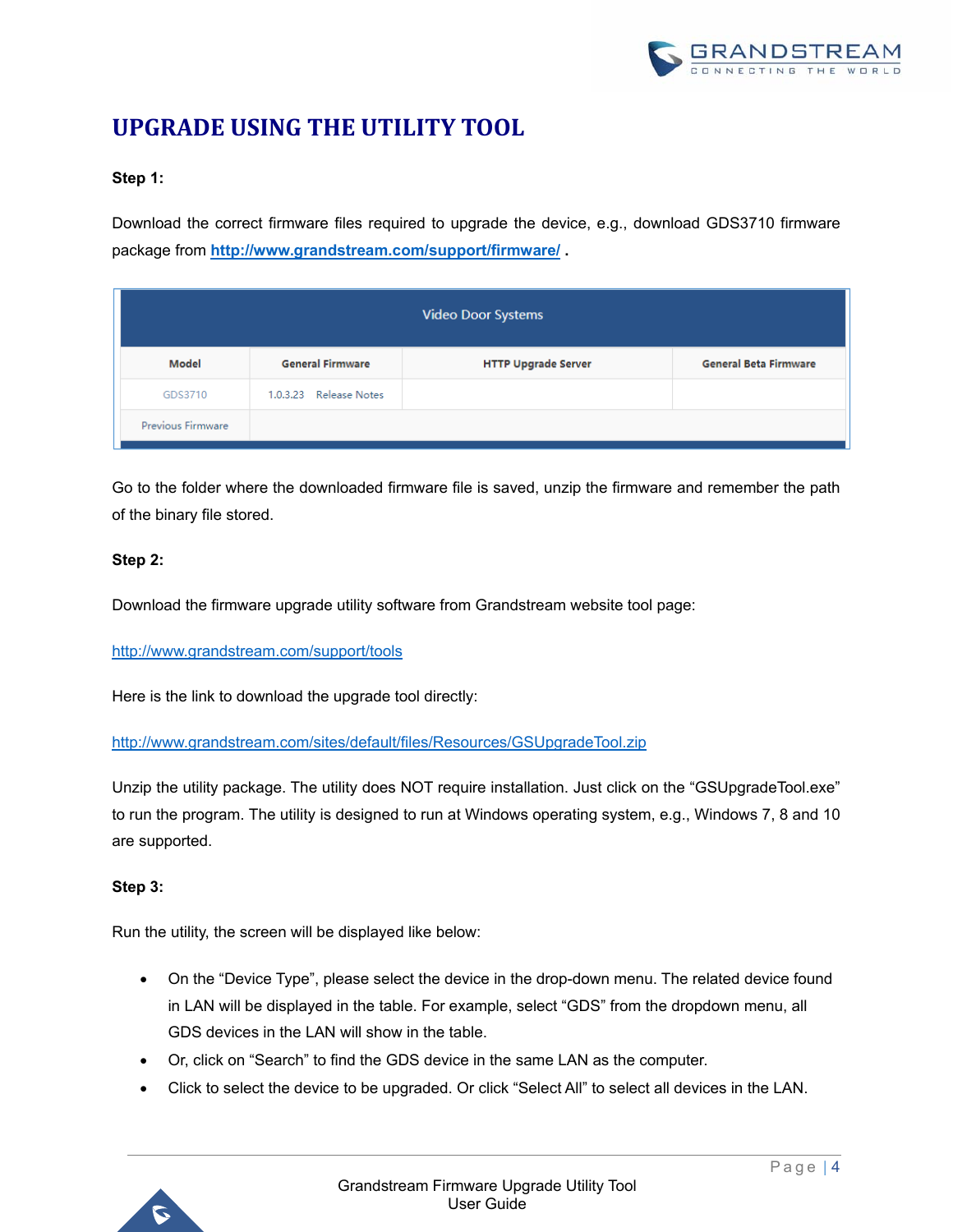

|                                                                                                                                                                                                                                                                                                                                                                                                                                                                                                                                                                                                                                                                                                                                                     | C GSUpgradeTool                |                            |            |                    |                                                                |     |                            |                    |                  |            |          | □          | $\times$ |
|-----------------------------------------------------------------------------------------------------------------------------------------------------------------------------------------------------------------------------------------------------------------------------------------------------------------------------------------------------------------------------------------------------------------------------------------------------------------------------------------------------------------------------------------------------------------------------------------------------------------------------------------------------------------------------------------------------------------------------------------------------|--------------------------------|----------------------------|------------|--------------------|----------------------------------------------------------------|-----|----------------------------|--------------------|------------------|------------|----------|------------|----------|
|                                                                                                                                                                                                                                                                                                                                                                                                                                                                                                                                                                                                                                                                                                                                                     | <b>Start</b>                   |                            | Stop       |                    | $\Rightarrow$ Exit                                             |     | About                      |                    |                  |            |          |            |          |
|                                                                                                                                                                                                                                                                                                                                                                                                                                                                                                                                                                                                                                                                                                                                                     | Device Type                    | <b>GDS</b>                 |            |                    |                                                                |     |                            |                    |                  |            |          |            |          |
|                                                                                                                                                                                                                                                                                                                                                                                                                                                                                                                                                                                                                                                                                                                                                     | <b>Firmware Directory</b>      |                            |            |                    | eam\Firmware\GDS3705_FW_V1.0.0.26(2018-04-21)\GDS3705_FW_V1.0. |     | <b>Browse</b>              |                    |                  |            |          |            |          |
|                                                                                                                                                                                                                                                                                                                                                                                                                                                                                                                                                                                                                                                                                                                                                     |                                |                            |            |                    |                                                                |     |                            |                    |                  |            |          |            |          |
|                                                                                                                                                                                                                                                                                                                                                                                                                                                                                                                                                                                                                                                                                                                                                     | <b>Firmware Server Path</b>    | http://192.168.22.38:8080/ |            |                    | Modify                                                         |     |                            |                    |                  |            |          |            |          |
| Seri                                                                                                                                                                                                                                                                                                                                                                                                                                                                                                                                                                                                                                                                                                                                                | <b>Model Number</b>            |                            | Version N  | <b>Device Name</b> | IP                                                             |     | <b>HTTP Port RTSP Port</b> | <b>Mac Address</b> | <b>User Name</b> | Check User | Password | Check Pass |          |
| $\Box$ 1                                                                                                                                                                                                                                                                                                                                                                                                                                                                                                                                                                                                                                                                                                                                            | DOORCAM GDS3710                | 1.0.3.33                   |            | GDS3710            | 192.168.22.234                                                 | 443 | 554                        | 00:0B:82:BA:85:4E  | admin            | Valid      | *****    | Invalid    |          |
| $\Box$ 2                                                                                                                                                                                                                                                                                                                                                                                                                                                                                                                                                                                                                                                                                                                                            | DOORCAM GDS3710                | 1.0.3.33                   |            | GDS3710            | 192, 168, 22, 55                                               | 443 | 554                        | 00:0B:82:AB:AE:3A  | admin            | Valid      | *****    | Valid      |          |
| $\Box$ 3                                                                                                                                                                                                                                                                                                                                                                                                                                                                                                                                                                                                                                                                                                                                            | DOORCAM GDS3710                | 1.0.3.33                   |            | GDS3710            | 192.168.22.212                                                 | 443 | 554                        | 00:0B:82:A4:0D:A3  | admin            | Valid      | *****    | Valid      |          |
| $\Box$ 4                                                                                                                                                                                                                                                                                                                                                                                                                                                                                                                                                                                                                                                                                                                                            | DOORCAM GDS3710                | 0.0.3.34                   |            | GDS3710            | 192.168.22.139                                                 | 80  | 554                        | 00:0B:82:AF:19:57  | admin            | Valid      | *****    | Invalid    |          |
| $\Box$ 5                                                                                                                                                                                                                                                                                                                                                                                                                                                                                                                                                                                                                                                                                                                                            | DOORDEV GDS3705                | 1.0.0.26                   |            | GDS3705            | 192.168.22.226                                                 | 443 | o                          | 00:0B:82:D0:19:21  | admin            | Valid      | *****    | Valid      |          |
|                                                                                                                                                                                                                                                                                                                                                                                                                                                                                                                                                                                                                                                                                                                                                     |                                |                            |            |                    |                                                                |     |                            |                    |                  |            |          |            |          |
|                                                                                                                                                                                                                                                                                                                                                                                                                                                                                                                                                                                                                                                                                                                                                     |                                |                            | Select All |                    | De-Select                                                      |     | Search                     | Upgrade            |                  | Clear Logs |          |            |          |
| 05/21/2018-15:20:29 - HTTP Server Ready.<br>05/21/2018-15:20:29 - HTTP Server fail to start, was already in service, or port [80] already occupied.<br>05/21/2018-15:23:53 - Temporarily unable to stop the service. Please check the log.<br>(1800), p5/21/2018-15:23:53 - HTTP Server started successfully. Firmware Directory [C:\Users\jhuang\Grandstream\Firmware\GSUpgradeTool-1.0.0.15\GSUpgradeTool], Port[8080],<br>Maximum Connection Number [5000]<br>05/21/2018-15:25:12 - HTTP Server Stopped.<br>05/21/2018-15:25:12 - HTTP Server started successfully. Firmware Directory [C:\Users\jhuang\Grandstream\Firmware\GDS3705_FW_V1.0.0.26(2018-04-21)\GDS3705_FW_V1.0.0.26<br>(2018-04-21)], Port[8080], Maximum Connection Number[5000] |                                |                            |            |                    |                                                                |     |                            |                    |                  |            |          |            |          |
|                                                                                                                                                                                                                                                                                                                                                                                                                                                                                                                                                                                                                                                                                                                                                     | UP: 0.00 B/s<br>DOWN: 0.00 B/s |                            |            |                    |                                                                |     |                            |                    |                  |            |          |            |          |

#### **Step 4:**

Please double check the logs displayed at the bottom window to see whether the TCP Port 80 is used by other program or system session (Windows10 likely port 80 is occupied already). If port 80 is occupied, please modify the port number on the utility interface to be a different unused TCP port (e.g.: 8080) by clicking the "Modify" button, then follow the prompt like below and click "Confirm" button to change the TCP port to the specified unused TCP port.

| <b>Firmware Server Path</b> |                   |  |
|-----------------------------|-------------------|--|
| Listen IP                   | 192, 168, 22, 229 |  |
| <b>Listen Port</b>          | 8080              |  |
| <br>Confirm                 | Cancel            |  |

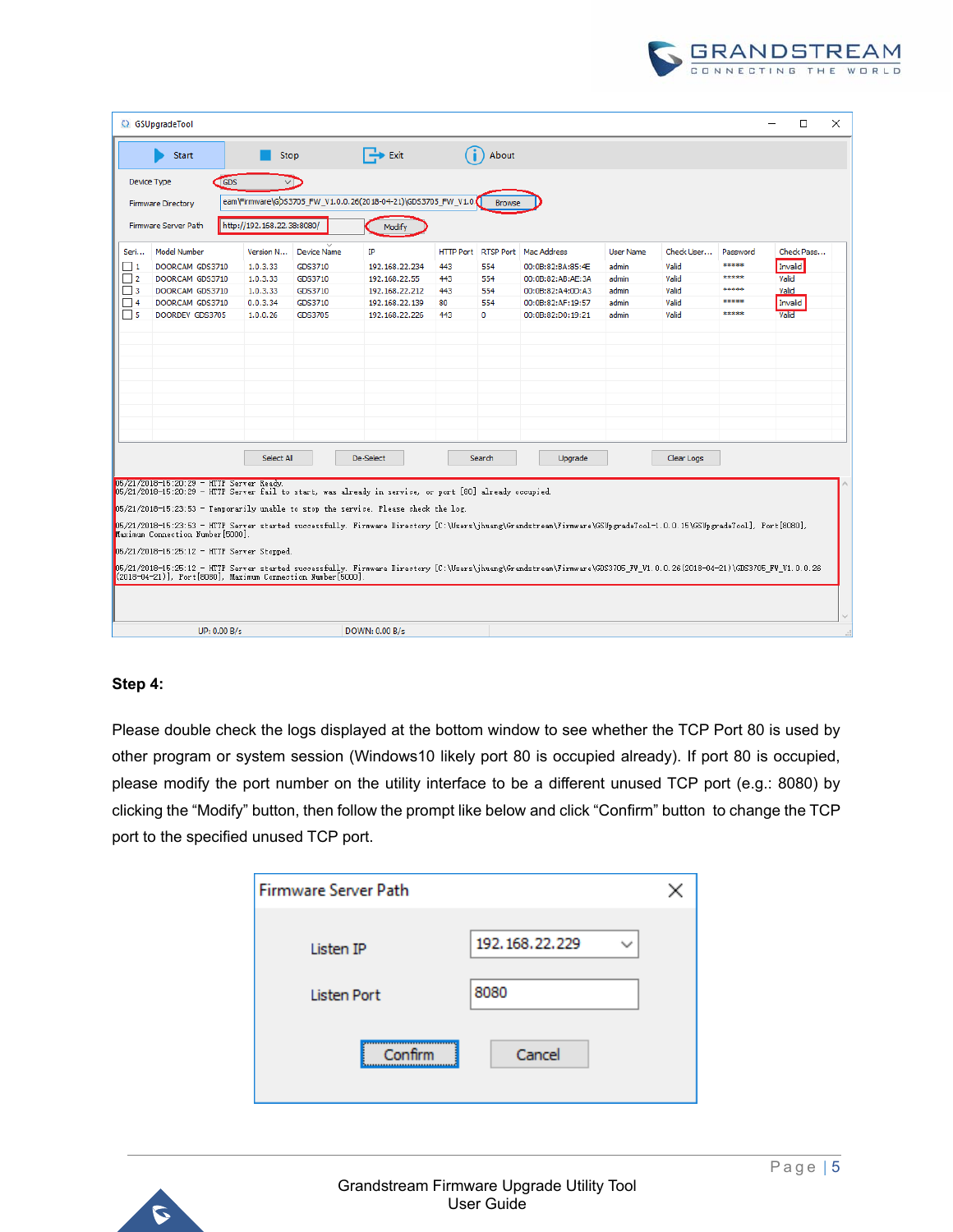

#### **Step 5:**

Make sure the administrator ID and password are correct and match the one displayed in the table. Otherwise the upgrade process will NOT happen. If the password doesn't match (default: admin), "**Invalid**" will be displayed in the related field (see below orange circled part), please change the administrator password in the UI of the utility to match the one in device required to be upgraded. "**Valid**" will be displayed if matched. For security reason the password is displayed with "**\*\*\*\*\***".

| Seri | Model Number    | Version N | Device Name | ΙP                |     |     | HTTP Port RTSP Port   Mac Address | User Name | Check User   | Password | Check Pass |
|------|-----------------|-----------|-------------|-------------------|-----|-----|-----------------------------------|-----------|--------------|----------|------------|
|      | DOORCAM GDS3710 | 1.0.3.33  | GDS3710     | 192, 168, 22, 234 | 443 | 554 | 00:0B:82:BA:85:4E                 | admin     | Valid        | *****    | Invalid    |
|      | DOORCAM GDS3710 | 1.0.3.33  | GDS3710     | 192, 168, 22, 55  | 443 | 554 | 00:0B:82:AB:AE:3A                 | admin     | Valid        | *****    | Valid      |
|      | DOORCAM GDS3710 | 1.0.3.33  | GDS3710     | 192, 168, 22, 212 | 443 | 554 | 00:0B:82:A4:0D:A3                 | admin     | <b>Valid</b> | *****    | Valid      |
|      | DOORCAM GDS3710 | 0.0.3.34  | GDS3710     | 192, 168, 22, 139 | -80 | 554 | 00:0B:82:AF:19:50                 | admin     | Valid        | *****    | Invalid    |
|      | DOORDEV GDS3705 | 1.0.0.26  | GDS3705     | 192, 168, 22, 226 | 443 | 0   | 00:0B:82:D0:19:21                 | admin     | Vallo        | الإدادات | Valid      |
|      |                 |           |             |                   |     |     |                                   |           |              |          |            |

#### **Step 6:**

Please double check the "Firmware Directory" has the correct firmware files. Otherwise, click "Browse" to change to the correct folder and firmware.

#### **Step 7:**

Select the device required to flash firmware by clicking the checkbox in the left of table.

#### **Step 8:**

After confirming all selections and parameters are correct, click on "Upgrade" button. The utility will prompt below window. Click "OK" to start the upgrade process.



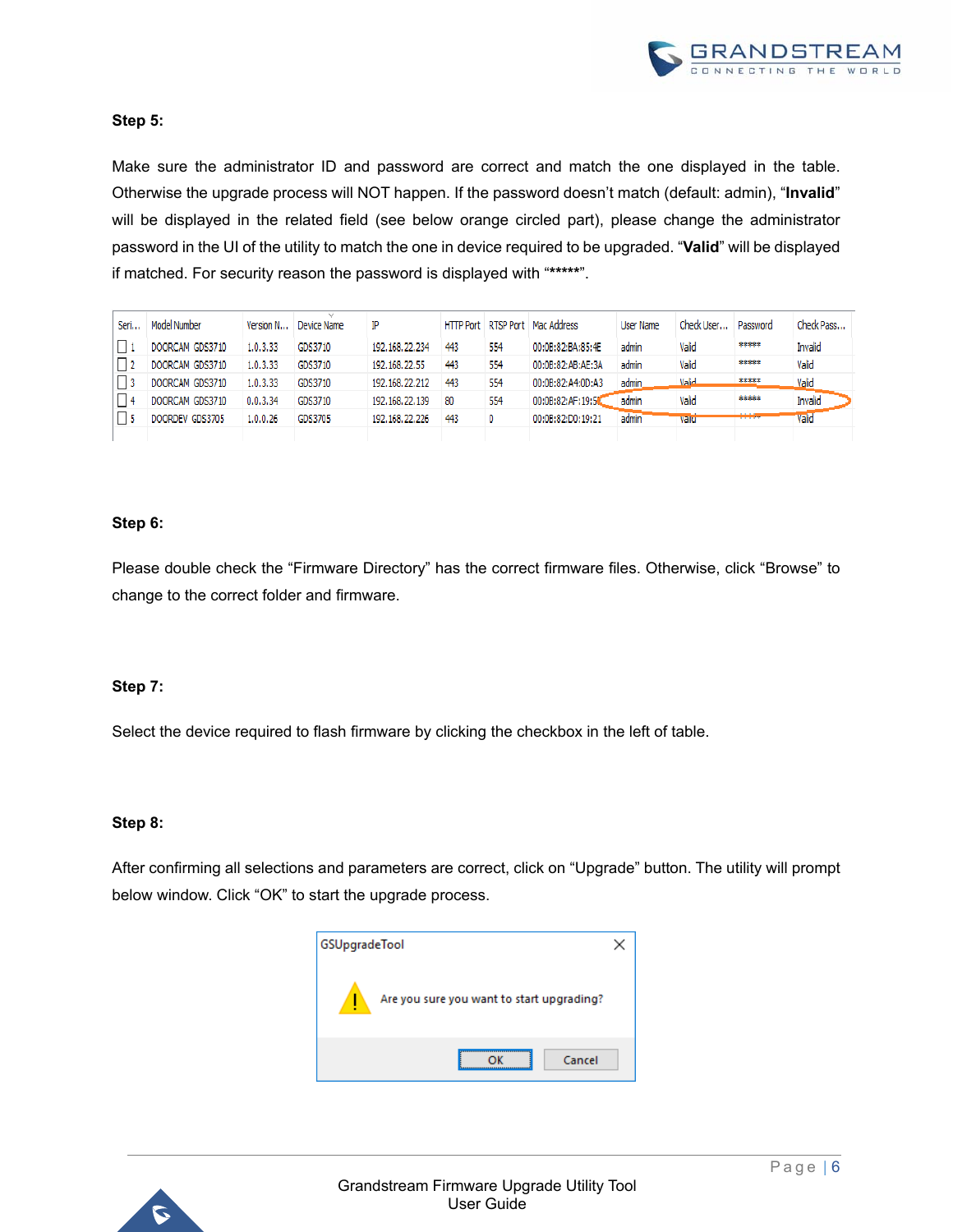

#### **Step 9:**

Once the upgrade process is started, please **DO NOT** exit or close the program.

Please be patient during upgrading process as the whole process (including self rebooting) may take about 10 minutes. Please allow the process uninterrupted running at long enough time to be on safe side.

#### **NOTE: Make sure "Automatic Upgrade" is checked at device (GDS37xx) side.**

#### **Step 10:**

|                                                                                                                                                                                                                                    | C GSUpgradeTool           |            |                            |                    | Delow are some log imomination during immware process.         |     |               |                                 |                  |            |          | □          | $\times$ |
|------------------------------------------------------------------------------------------------------------------------------------------------------------------------------------------------------------------------------------|---------------------------|------------|----------------------------|--------------------|----------------------------------------------------------------|-----|---------------|---------------------------------|------------------|------------|----------|------------|----------|
|                                                                                                                                                                                                                                    | Start                     |            | Stop                       |                    | $\mathbb{R}$ Exit                                              |     | About         |                                 |                  |            |          |            |          |
| Device Type                                                                                                                                                                                                                        |                           | <b>GDS</b> | $\checkmark$               |                    |                                                                |     |               |                                 |                  |            |          |            |          |
|                                                                                                                                                                                                                                    | <b>Firmware Directory</b> |            |                            |                    | eam\Firmware\GDS3705_FW_V1.0.0.26(2018-04-21)\GDS3705_FW_V1.0. |     | <b>Browse</b> |                                 |                  |            |          |            |          |
|                                                                                                                                                                                                                                    |                           |            |                            |                    |                                                                |     |               |                                 |                  |            |          |            |          |
|                                                                                                                                                                                                                                    | Firmware Server Path      |            | http://192.168.22.38:8080/ |                    | Modify                                                         |     |               |                                 |                  |            |          |            |          |
| Seri                                                                                                                                                                                                                               | Model Number              |            | Version N                  | <b>Device Name</b> | ΙP                                                             |     |               | HTTP Port RTSP Port Mac Address | <b>User Name</b> | Check User | Password | Check Pass |          |
| $\Box$ 1                                                                                                                                                                                                                           | DOORCAM GDS3710           |            | 1.0.3.33                   | GDS3710            | 192.168.22.234                                                 | 443 | 554           | 00:0B:82:BA:85:4E               | admin            | Valid      | *****    | Invalid    |          |
| $\Box$ 2                                                                                                                                                                                                                           | DOORCAM GDS3710           |            | 1.0.3.33                   | GDS3710            | 192.168.22.55                                                  | 443 | 554           | 00:0B:82:AB:AE:3A               | admin            | Valid      | *****    | Valid      |          |
| $\Box$ 3                                                                                                                                                                                                                           | DOORCAM GDS3710           |            | 1.0.3.33                   | GDS3710            | 192.168.22.212                                                 | 443 | 554           | 00:0B:82:A4:0D:A3               | admin            | Valid      | *****    | Valid      |          |
| $\Box$ 4                                                                                                                                                                                                                           | DOORCAM GDS3710           |            | 0.0.3.34                   | GDS3710            | 192.168.22.139                                                 | 80  | 554           | 00:0B:82:AF:19:57               | admin            | Valid      | *****    | Invalid    |          |
| $\triangleright$ 5                                                                                                                                                                                                                 | DOORDEV GDS3705           |            | 1.0.0.26                   | GDS3705            | 192.168.22.226                                                 | 443 | 0             | 00:0B:82:D0:19:21               | admin            | Valid      | *****    | Valid      |          |
|                                                                                                                                                                                                                                    |                           |            | Select All                 |                    | De-Select                                                      |     | Search        | Upgrade                         |                  | Clear Logs |          |            |          |
| $05/21/2018-15:42:13 = [192.168.22.59:43310] =$ New connection found.<br>D5/21/2018-15:42:13 - [192.168.22.59:43310] - Connection Closed[Data sending finished], Total Data Sent[342Bytes], Total Time[0.000s], Average Speed[--]. |                           |            |                            |                    |                                                                |     |               |                                 |                  |            |          |            |          |
|                                                                                                                                                                                                                                    |                           |            |                            |                    |                                                                |     |               |                                 |                  |            |          |            |          |
|                                                                                                                                                                                                                                    |                           |            |                            |                    |                                                                |     |               |                                 |                  |            |          |            |          |
|                                                                                                                                                                                                                                    |                           |            |                            |                    |                                                                |     |               |                                 |                  |            |          |            |          |

Below are some log information during firmware process.

04/25/2018-12:51:59 - HTTP Server Ready.

04/25/2018-12:51:59 - HTTP Server started successfully. Firmware Directory [C:\Users\jhuang\Grandstream\Firmware\GDS3710FW\_V1.0.3.31(2018- 04-12)\prod], Port[8080], Maximum Connection Number[5000].  $04/25/2018-12:52:37 -$ 

program.

04/25/2018-12:57:03 - [192.168.22.140:56452] - New connection found.

04/25/2018-12:57:04 - [192.168.22.140:56452] - Connection Closed[Connection closed at client side.], Total Data Sent[11.74MB], Total Time[1.390s], Average Speed[8.45MB/s]. 04/25/2018-12:57:13 - [192.168.22.140:56453] - New connection found. 04/25/2018-12:57:19 - [192.168.22.140:56453] - Connection Closed[Data sending finished], Total Data Sent[49.42MB], Total Time[5.812s], Average Speed[8.50MB/s]. 04/25/2018-12:59:52 - [192.168.22.140:46756] - New connection found. 04/25/2018-12:59:53 - [192.168.22.140:46756] - Connection Closed[Connection closed at client side.], Total Data Sent[10.86MB], Total Time[1.343s], Average Speed[8.09MB/s].